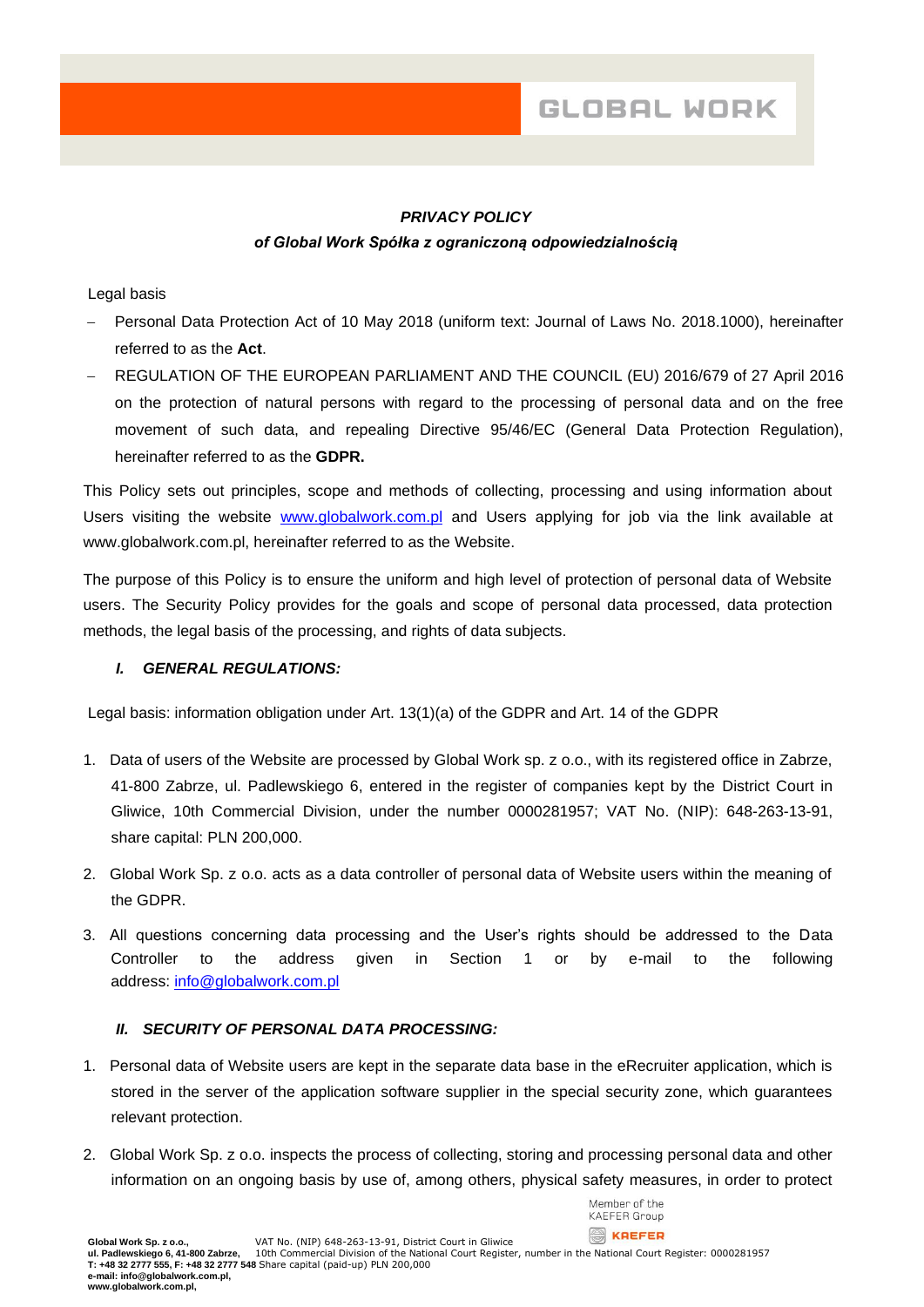the data against unauthorised access to the system. The data sent by the User are protected with a Secure Socket Layer (SSL) protocol.

- 3. The database is accessible solely to authorised database administrators. Those persons are trained and obliged to keep the data strictly confidential.
- 4. When you visit the Website of Global Work, the following information is temporarily stored for a short period:
	- IP address
	- Visit date and time
	- Name and URL
	- a website from which you entered the Website
	- your Internet browser.

Those data are only processed to enable access to the website, assess system stability and security and for administration purposes.

## *III. SCOPE OF PERSONAL DATA COLLECTED BY THE COMPANY*

To minimise the processing, only those categories of personal data that are necessary to achieve goals connected with recruitment administration are processed. The personal data processed by the data controller come from data subjects. The personal data are not transferred to third states within the meaning of the GDPR, i.e. non-EEA member states. The personal data are not profiled by the data controller.

The personal data are not shared with third parties without the data subject's prior explicit consent. The personal data can be shared **without the data subject's consent** solely with public entities, e.g. public authorities and administration (e.g. tax authorities, law enforcement authorities and other entities authorised by commonly applicable legal regulations).

The personal data processing may be subcontracted to entities processing the data for Global Work as the data controller, however solely for the purpose of recruitment and to accelerate recruitment processes based on the data processing agreement. The processor authorised by Global Work processes the personal data provided thereto, however solely for the purpose and to the extent set out in the processing agreement. Without entering into the processing agreement with the processor, we would not be able to carry out our activities related to the Website. As the data controller, we share your personal data for processing purposes with the following categories of entities:

- authorised business partners and end customers of Global Work, including companies of the KAEFER capital group (Global Work is a member of that group) in connection with recruitment and employment, based on the legitimate interest of Global Work consisting in the improvement and acceleration of recruitment;

- authorised suppliers of software and IT services;

- other entities if such an obligation is set out by absolutely applicable regulations.

The data controller does not transfer the personal data to third countries.

**Global Work Sp. z o.o. collects the following categories of personal data for the purpose of its recruitment processes:**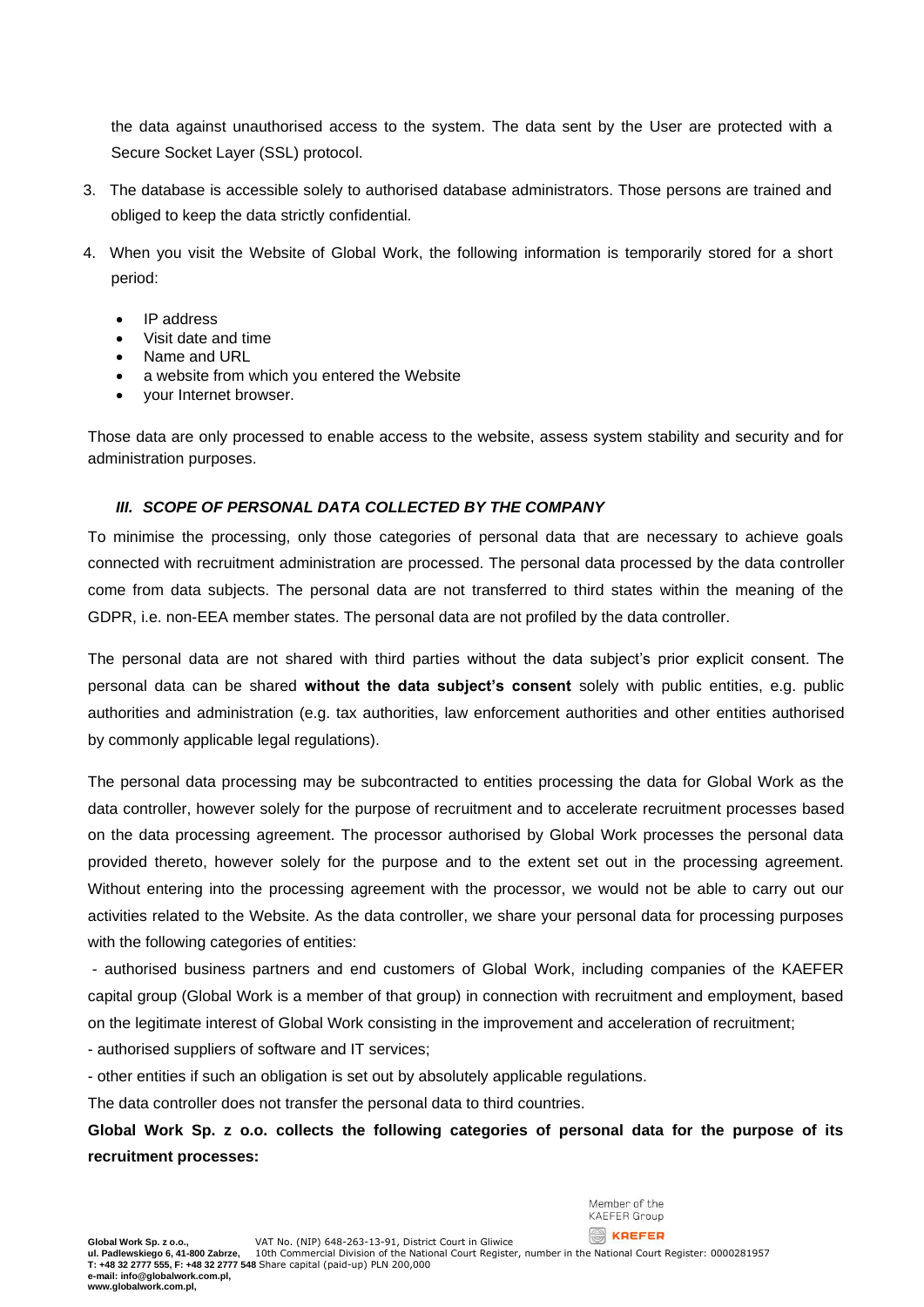- 1. Data obtained from Website users during recruitment in the application form;
- 2. Data whose processing is permitted by law (e.g. Art. 22<sup>1</sup> of the Labour Code);
- 3. Data collected automatically by the Website via cookies and resulting from your activities on the Website in connection with actions taken to file your application via the Website.

Legal basis: if the processing is necessary to perform the service agreement for the User (Art. 6(1)(b) of the GDPR); if the processing is necessary to fulfil the data controller's legal obligation (Art. 6(1)(c) of the GDPR); the processing based on the data subject's consent (Art. 6(1)(a) of the GDPR); Global Work's legitimate interest.

# *IV. MANNER OF USE OF THE PERSONAL DATA*

- 1. The personal data must be given to enable the User to submit their job application via the application form, file the candidate's applications to job offers published on the Website and submit ad-hoc applications from Global Work's website.
- 2. The User's personal data can be used for the purpose of correspondence with the User, e.g. to respond to the User's inquiries and complaints, and the statistical analysis of customers' activities on the website. The data may be disclosed at a request of competent authorities in all cases required by law, including in particular inspections conducted by supervisory authorities (Personal Data Protection Office).

## *V. PERSONAL DATA RETENTION PERIOD*

Criteria: legal regulations, consent expiry date, period necessary to achieve the goal.

- a) Till the withdrawal of the consent if the data are processed on the basis of the consent.
- b) Ongoing recruitment: for up to 1 year from the end of recruitment.
- c) Future recruitment: for up to 1 year from the consent date.
- d) If the data cannot be updated.
- e) For the period necessary to fulfil the data controller's legal obligations.

### *VI. RIGHTS OF THE USER*

**The personal data are disclosed voluntarily. However without personal data necessary to administer the recruitment, the User's job application will not be taken into consideration.**  Pursuant to the GDPR, the User that has given their personal data has the following rights:

- a) **Right of access to personal data**, as referred to in Art. 15 of the GDPR: when providing their personal data, the User has the right to browse and access those data. This does not mean, however, that the User has the right of access to all documents with those data because such documents can contain confidential information.
- b) **Right of personal data correction, completion, update and rectification of personal data,** as referred to in Art. 16 of the GDPR: if the personal data are changed. For that purpose, the User is requested to notify the data controller to ensure that the data we have are true and valid. The User has also the right to correct or rectify their data if their personal data have not changed, but are untrue or incorrect for any reason.

Member of the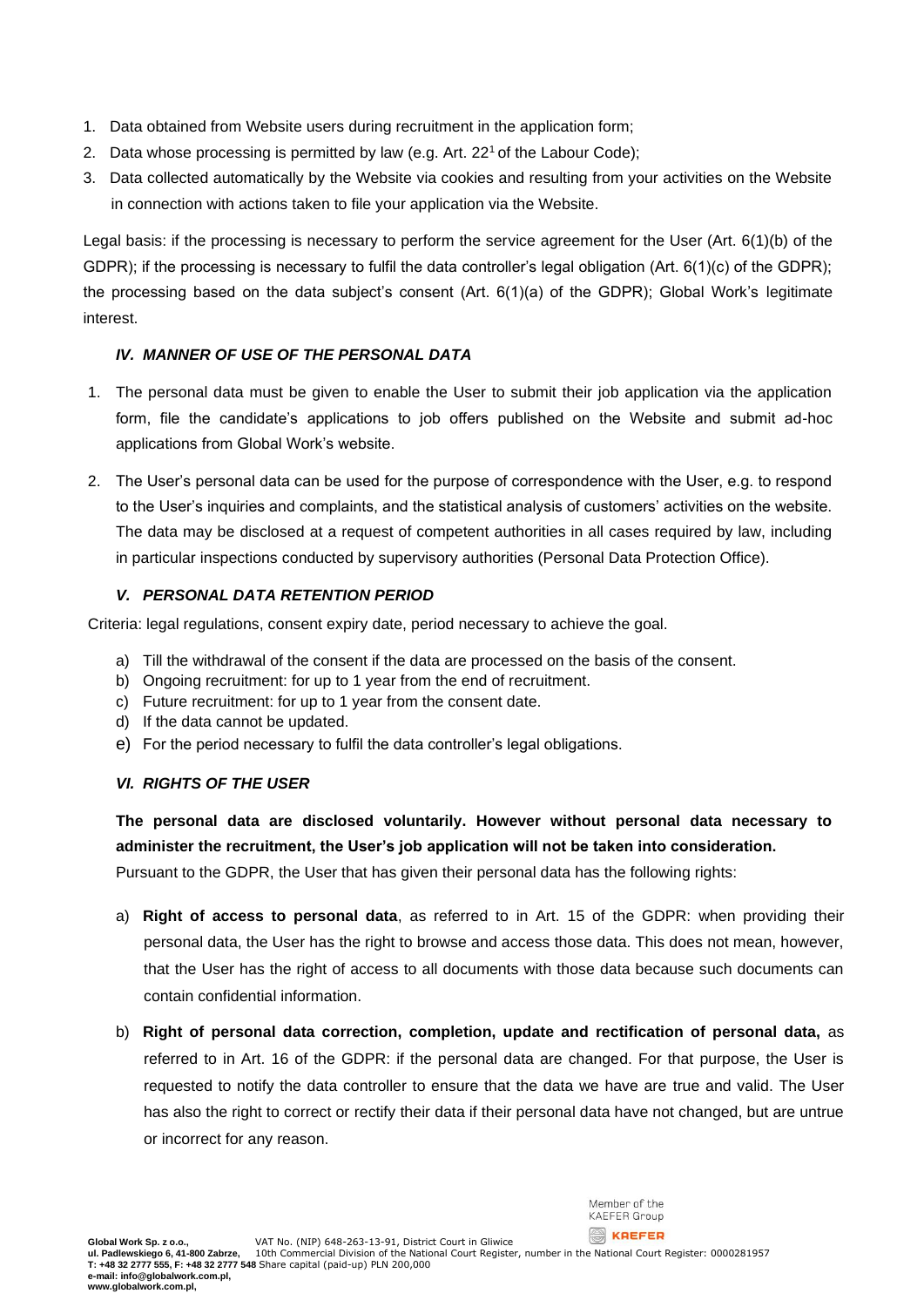- c) **Right to erasure ("right to be forgotten")** under Art. 17 of the GDPR. The User has the right to request that their personal data are erased if:
	- $\triangleright$  the personal data are no longer necessary in relation to the purposes for which they were collected or otherwise processed;
	- $\triangleright$  the data subject withdraws consent on which the processing is based and there is no other legal ground for the processing;
	- $\triangleright$  the data subject objects to the processing pursuant to Art. 21(1) of the GDPR and there are no overriding legitimate grounds for the processing, or the data subject objects to the processing pursuant to Art. 21(2) of the GDPR;
	- $\triangleright$  the personal data have been unlawfully processed;
	- $\triangleright$  the personal data have to be erased for compliance with a legal obligation in Union or Member State law to which the controller is subject;
	- $\triangleright$  the personal data have been collected in relation to the offer of information society services, as referred to in Art. 8(1) of the GDPR.
- d) **Right to restriction of processing** based on Art. 18 of the GDPR: the User has the right to obtain from the controller restriction of processing if:
	- $\triangleright$  the User contests the accuracy of their personal data;
	- ➢ the User believes that the processing is unlawful, but opposes the erasure of their personal data by Global Work;
	- $\triangleright$  the User has objected as referred to in Item (f) below;
	- $\triangleright$  the personal data are required for the establishment, exercise or defence of claims, e.g. before courts.
- e) **Right to data portability** based on Art. 20 of the GDPR: the User has the right to receive their personal data in a machine-readable format and has the right to transmit those data to another controller if the processing is based on the User's consent.
- f) **Right to object to processing** based on Art. 21 of the GDPR: each User has the right to object to processing of personal data concerning them by Global Work which are processed for legitimate purposes in accordance with legal regulations.
- g) **Right to lodge a complaint with the supervisory authority** (i.e. the President of the Personal Data Protection Office) based on Art. 77 of the GDPR: if the User considers that the processing of personal data relating to them infringes legal regulations or that the data controller violates rights stemming from commonly applicable regulations on personal data protection.
- h) **Right to obtain information and file inquiries and complaints:** each User has the right to request the following information at any time: recorded personal data concerning them, the source of data, the purpose of processing, data recipients and other entities to which the data are transferred. The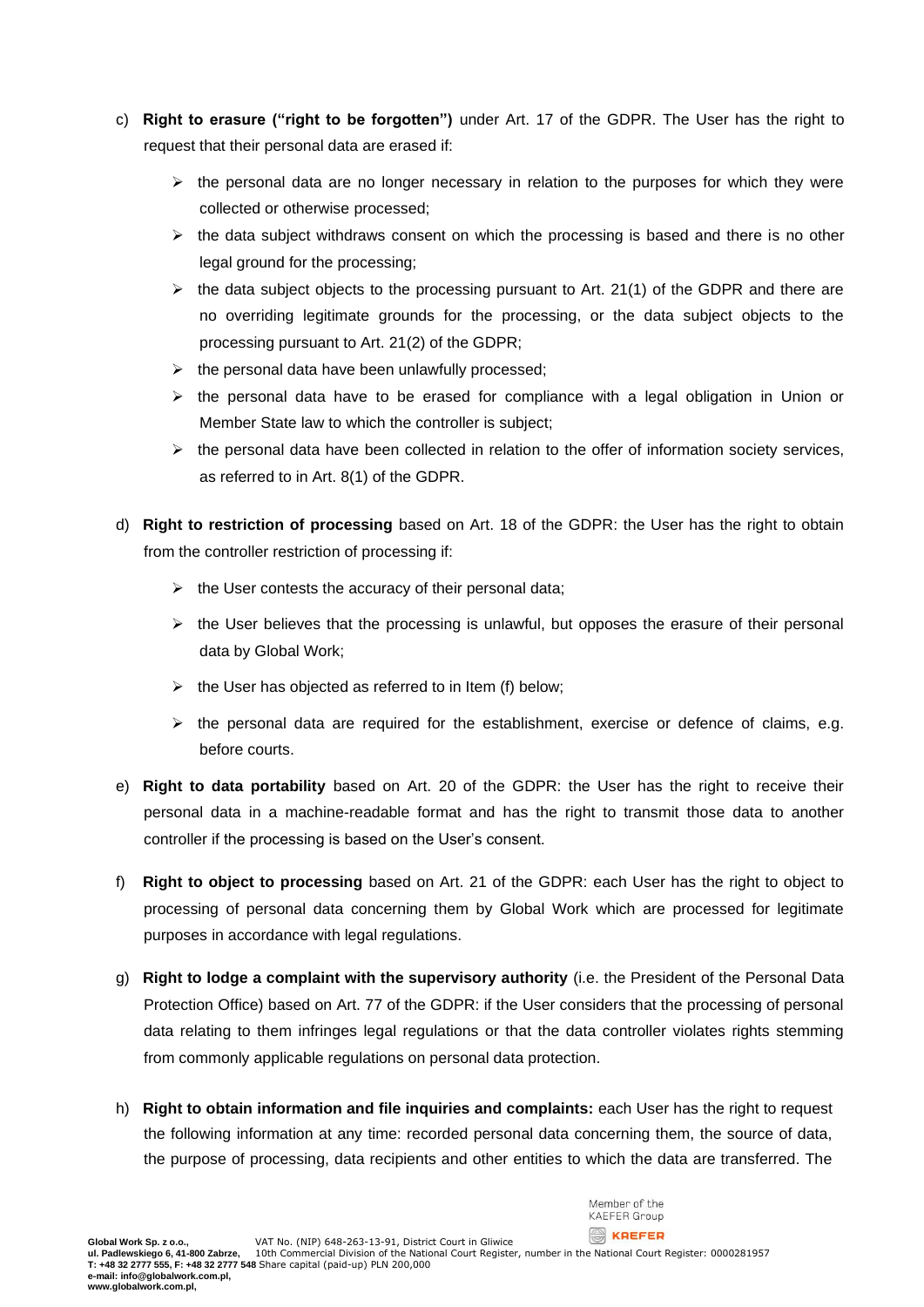User has also the right to lodge a complaint and request explanation if they consider that their data are processed in an unlawful way or contrary to the purpose of processing. The response will be prepared in a clear and understandable form within no more than 14 days and will be delivered to the User in writing or by e-mail.

### *VII. USE OF COOKIES*

- 1. Cookies are small text files recorded by the Internet browser in the User's computer disc during the User's browsing the Website.
- 2. Global Work Sp. z o.o uses cookies to:
	- a. adjust the content of www.globalwork.com.pl to the User's preferences and optimise the use of its websites;
	- b. support and enforce security actions;
	- c. analyse the manner of use of Global Work's websites.
- 3. Pursuant to Art. 173.3 of the Telecommunications Law, the moment the User enters the website [www.globalwork.com.pl,](http://www.globalwork.com.pl/) the information on the use of cookies must be displayed.
- 1. Global Work Sp. z o.o. uses the following types of cookies:
	- a. necessary cookies, i.e. files enabling the use of the Website;
	- b. security cookies;
	- c. cookies enabling to collect information about the use of the Websites;
	- d. cookies enabling the Website to "remember" settings chosen by the User and the personalisation of the User's interface.
- 2. The Internet browsers usually allow for cookies storing in the User's device on a default basis. However, Users may change the settings of cookies at any time. The settings may be changed in particular to block automated cookies in the internet browser setup or inform about any cookie recorded in the user's device. Detailed information about the possibility and methods of cookies operation is available in the settings of your browser. If the settings of cookies are not changed, the information can be stored in the User's device and Global Work sp. z o.o. can store and access the information in the User's device.

# *VIII. PERSONAL DATA PROTECTION*

The data controller complies with personal data protection regulations. The data controller implements measures aimed at protecting the User's personal data. The systems and procedures protecting against unauthorised access to and disclosure of personal data provide necessary security. The data controller's procedures and systems are regularly monitored in terms of possible risks. The personal data are stored in the systems which are subject to strict access restrictions.

The data controller has personal data protection procedures in place. If any incident connected with the processing of your personal data by Global Work poses a high risk of violation of your rights and freedoms, the data controller will notify you.

# *IX. AMENDMENTS TO THE PRIVACY POLICY*

All matters not provide for herein are governed by commonly applicable legal regulations. In the case of any discrepancies between this Privacy Policy and commonly applicable legal regulations, the latter prevail.

Member of the